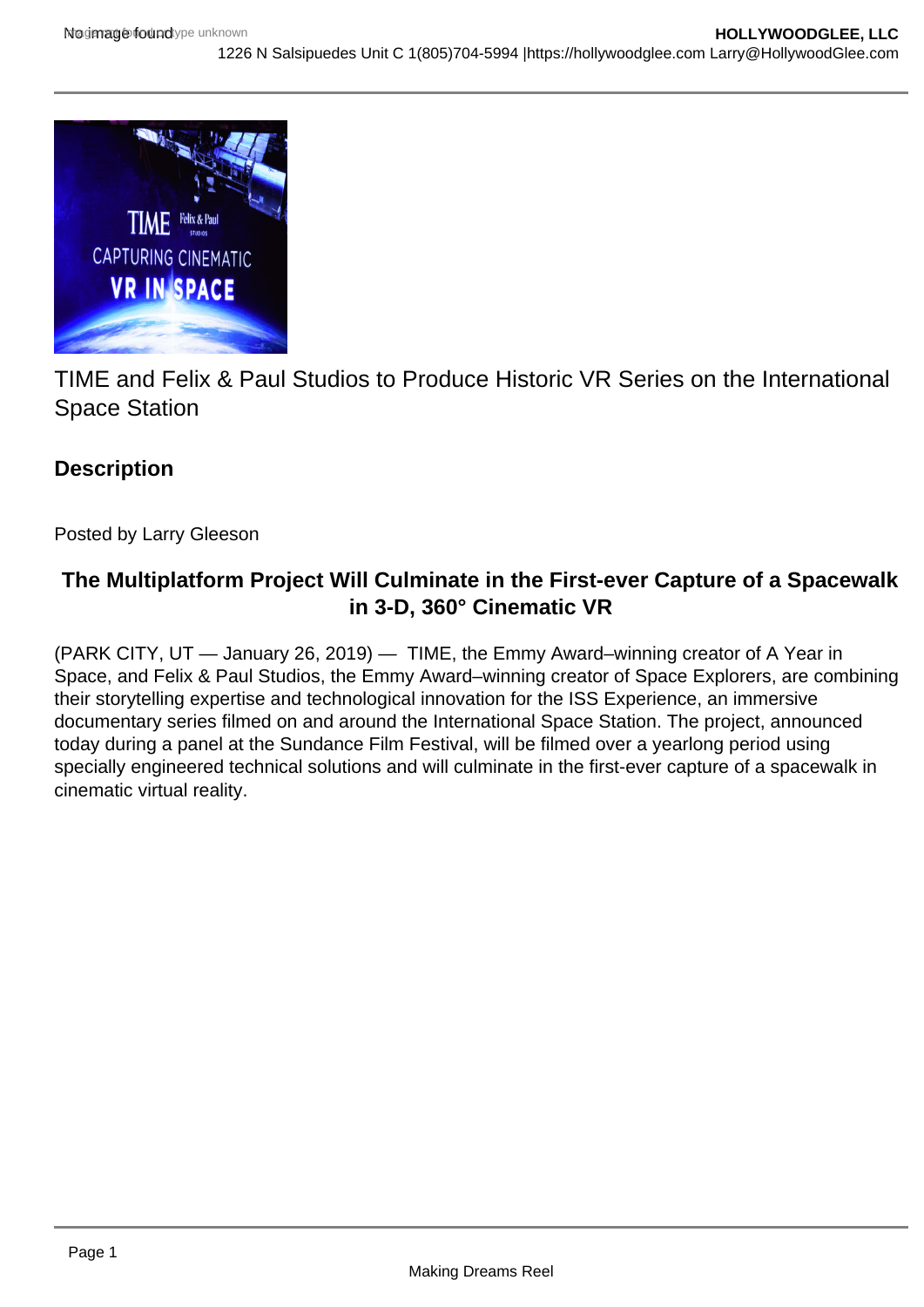

Mia Tramz (Photo credit: Larry Gleeson)

"We are excited to be working with Felix & Paul Studios to bring this project to many different audiences, across many different platforms," said Mia Tramz, Emmy-winning VR producer and editorial director of Enterprise and Immersive Experiences at TIME. "This project will have a life on digital, immersive and physical platforms, and will ultimately serve as an educational experience to inspire generations to come."

With the support of the International Space Station U.S. National Laboratory, NanoRacks and the unparalleled access provided by NASA, the ISS Experience will provide viewers with a first-person experience of life on board the International Space Station, highlighting the learnings of astronauts who have lived and worked on the ISS over the past 20 years and providing insights into the future of space exploration.

"Everything we have done to date as a studio has led up to this moment. We've immersed audiences around the world in extraordinary settings—from the White House to Eminem's Detroit to the plains of the Serengeti—but space is the ultimate destination," said Félix Lajeunesse, Emmy-winning creative director at Felix & Paul Studios. "We're proud to be on this ambitious journey with our partners at TIME, producing the single most immersive experience ever made of life in space on the International Space Station."

After intensive technological development, testing and flight certification, TIME and Felix & Paul Studios launched two cinematic virtual-reality camera systems via NanoRacks to the International Space Station on December 5, 2018. The ISS Experience series will be captured with a Z CAM V1 Pro camera, manufactured and provided by Z CAM (Shenzhen ImagineVision Technology ltd), that were adapted by Felix & Paul Studios into a custom setup that incorporates purpose-built hardware and software that allows for shooting in space by the crew of astronauts on board the International Space Station.